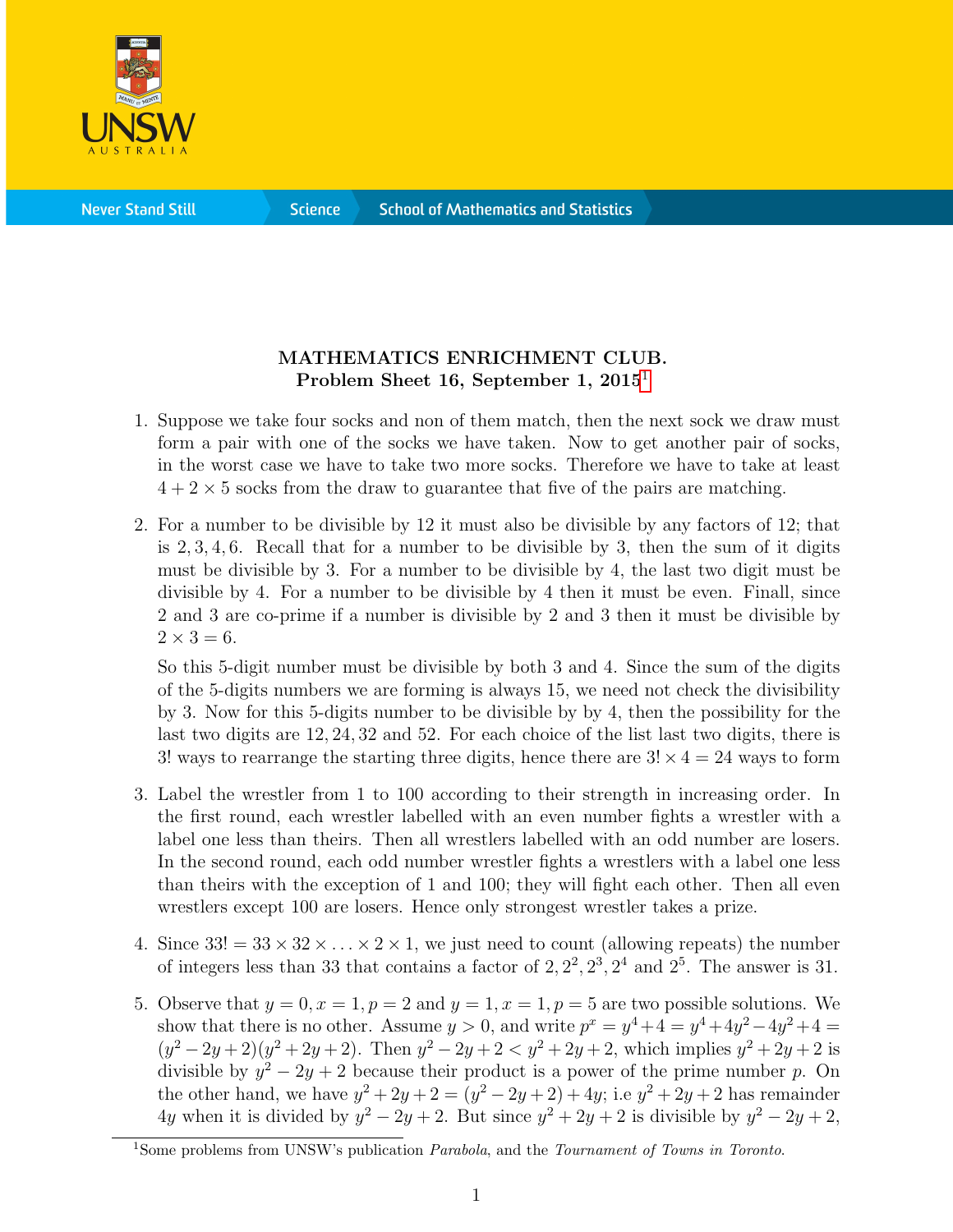we can conclude that 4y is either zero or  $4y \ge y^2 - 2y + 2$ . The former is impossible because  $y > 0$  by assumption, and the latter implies  $1 \le y \le 5$ . We can easily check that there is no solution to the  $p^x = y^4 + 4$  when  $y = 2, 3, 4$  or 5.

6. Arrange the weights in increasing order,  $a_1 < a_2 < \ldots < a_{11}$ . Since the difference between any two weights is at least 1, we have  $a_n \ge a_m + (n-m)$  for  $m < n$ . This implies,

 $a_7 + a_8 + a_9 + a_{10} + a_{11} > (a_2 + 5) + a_3 + 5 + \ldots + (a_6 + 5) = a_2 + a_3 + a_4 + a_5 + a_6 + 25.$ 

Additionally, according to the given we have

$$
a_1 + a_2 + a_3 + a_4 + a_5 + a_6 > a_7 + a_8 + a_9 + a_{10} + a_{11}.
$$

Combining the above two displayed equations, we conclude that  $a_1 > 25$ , but then  $a_{11} = a_1 + 10 > 35.$ 

## Senior Questions

1. All even integers *n* and  $n = 1$ .

The statement can be reformulated as "for any polynomial  $R(x)$  with deg  $R \leq n$ , does there exist mnonmials  $ax^k$  and  $bx^l$  with  $0 \le k < l \le n$  such that  $R(x) + ax^k + bx^l$  has no zeros."

Let  $n \geq 3$  be odd. Then for  $R(x) = xn^+x$  we must pick up  $bx^l = -x^n$  (otherwise we have a polynomial of odd degree which has a 0). We have  $R(x) - x^n = x$  and if  $k \ge 1$ then  $R(x) + bx^{l} + ax^{k}$  is 0 as  $x = 0$ ; if  $k = 0$  we have  $x + a$  which has 0 as well.

For  $n = 1$  we can always make  $R(x) + bx + a - 1$  which does not vanish.

Let n be even. Then add a monomial of degree  $n$  to make the leading coefficient positive. The resulting polynomial is bounded from below by some M. Adding the constant  $1-M$ , we make the minimal value equal to 1 and get the required polynomial.

2.

- 3. Let the numbers be  $a, b, c, d$  and e increasing order.
	- (a) Suppose the it is possible to form a triangle with sides length equal to these numbers, then  $a + b > e$ . Hence

$$
a^2 + b^2 + c^2 + d^2 + e^2 < ab + bc + cd + de + (a + b)e,
$$

which is a contradiction.

- (b) Let us consider the following cases:
	- i.  $b + c \leq d$ . Then each of six triples in which two numbers are from the set  ${a, b, c}$  and the third number is from the set  ${d, e,}$  does not form a triangle. ii.  $c + d \leq e$ . Then each of six triples which includes e does not form a triangle.